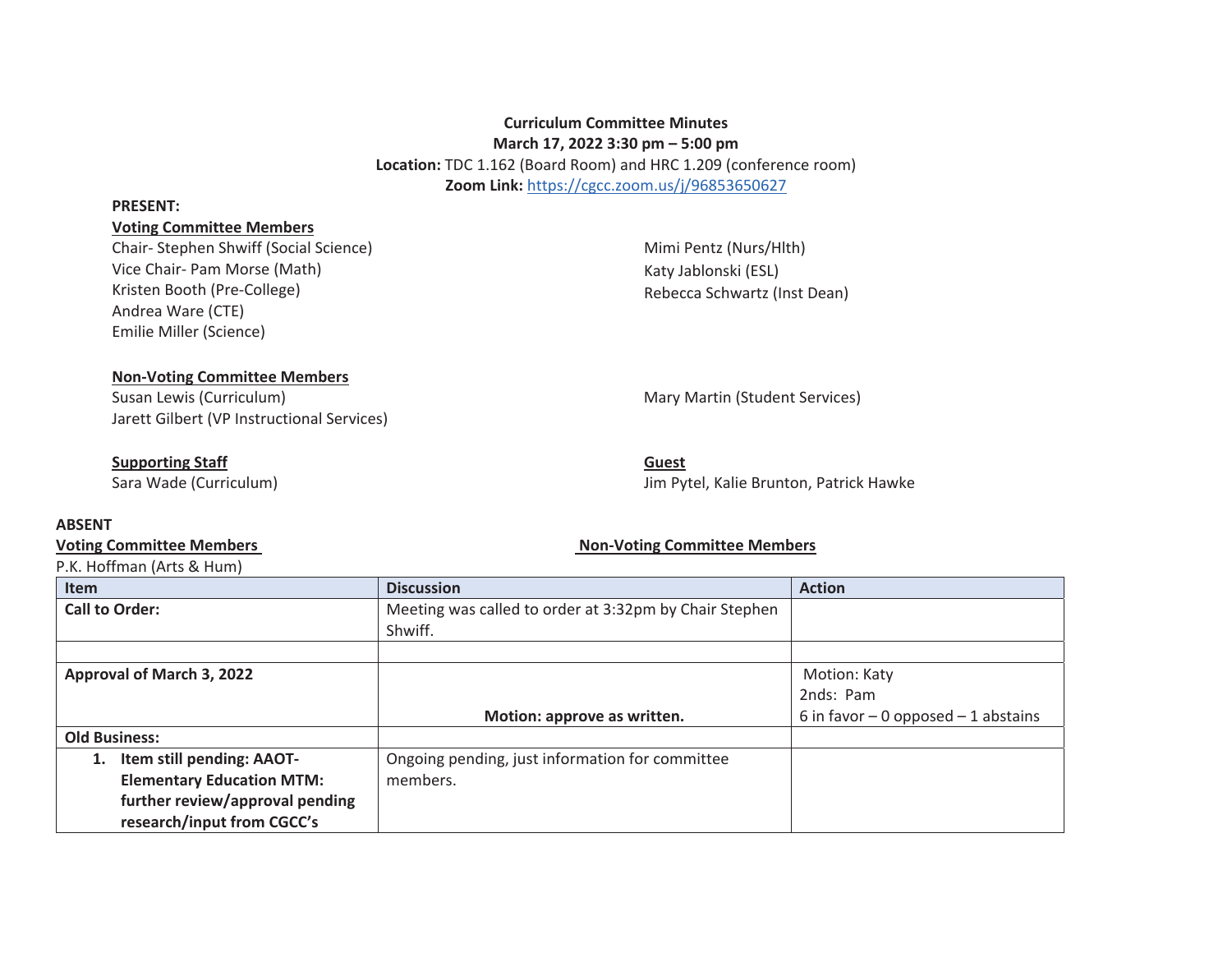| <b>Elementary Educator Pathway</b>         |                                                                     |                                       |
|--------------------------------------------|---------------------------------------------------------------------|---------------------------------------|
| team.                                      |                                                                     |                                       |
| 2. Item pending until spring Retreat:      |                                                                     |                                       |
| potential addition of second CTE           |                                                                     |                                       |
| representative as CC voting                |                                                                     |                                       |
| member.                                    |                                                                     |                                       |
| <b>New Business:</b>                       |                                                                     |                                       |
| <b>Submissions:</b>                        |                                                                     |                                       |
| <b>EET 180 Industrial Computing</b>        |                                                                     | Motion: Pam                           |
|                                            | Jim Pytel explains that this course is an entry level               |                                       |
| (New CTE Course)                           | course for students to get the hands on and basic                   | 2nds: Mimi                            |
|                                            | knowledge of Industrial Computing and will be replacing<br>EET 170. | 6 in favor $-0$ opposed $-0$ abstains |
|                                            | Motion: approve as written.                                         |                                       |
|                                            |                                                                     |                                       |
| EET 221 Semiconductor Devices and          | Jim & Kalie explain the changes for EET 221 course to               | Motion: Pam                           |
| Circuits 1                                 | the committee.                                                      | 2nds: Emilie                          |
| (Course Revision: des, out, cont, txt/mat) |                                                                     | 6 in favor $-0$ opposed $-0$ abstains |
|                                            | Motion: approve as written.                                         |                                       |
|                                            |                                                                     |                                       |
| <b>EET 231 Semiconductor Devices and</b>   |                                                                     | Motion: Kristen                       |
| Circuits 2                                 |                                                                     | 2nds: Pam                             |
| (New CTE Course)                           | Motion: approve as written.                                         | 6 in favor $-0$ opposed $-0$ abstains |
|                                            |                                                                     |                                       |
| SAF 188 Industrial Safety and OSHA 10      | Jim explains the change of credit hours of the course               | Motion: Katy                          |
| (Contact Hour/Credit Revision)             | from 2 credit course to a 1 credit course.                          | 2nds: Pam                             |
|                                            |                                                                     | 6 in favor- 0 opposed $-$ 0 abstains  |
|                                            | Motion: approve as written.                                         |                                       |
|                                            |                                                                     |                                       |
| SAF 188 Industrial Safety and OSHA 10      | Jim explains the course revisions, as a cleanup of                  | Motion: Kristen                       |
| (Course Revision: des, out, cont, txt/mat) | wordage and removing lingering items left from PCC.                 | 2nds: Pam                             |
|                                            |                                                                     | 6 in favor $-0$ opposed $-0$ abstains |
|                                            | Motion: approve as written.                                         |                                       |
|                                            |                                                                     |                                       |
| Electro-Mechanical Technology CPC          |                                                                     | Motion: Mimi                          |
| (Certificate Revision: courses, credit)    |                                                                     | 2nds: Emilie                          |
|                                            | Motion: approve as written.                                         | 7 in favor $-0$ opposed $-0$ abstains |
|                                            |                                                                     |                                       |